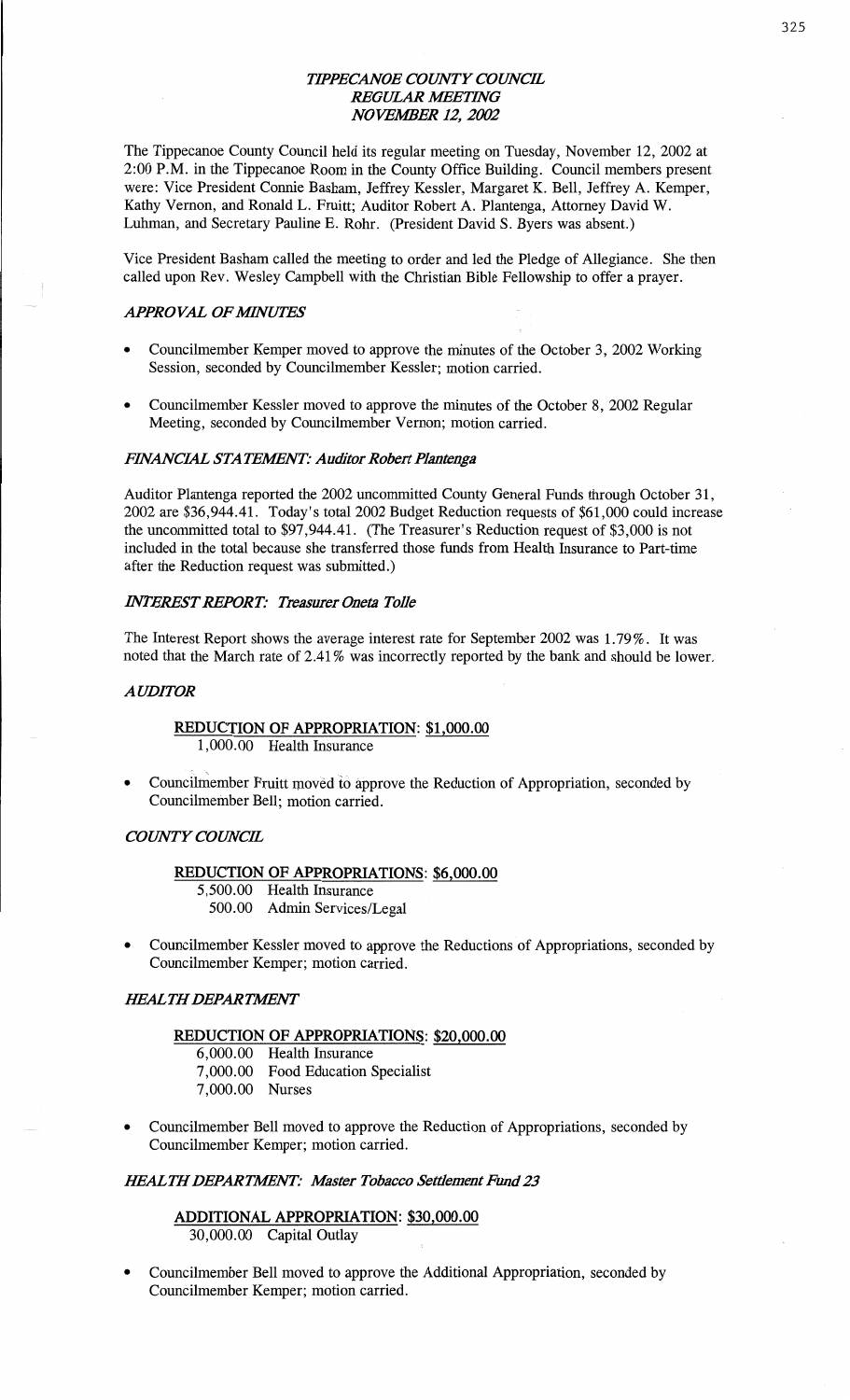## *PROBA TION*

## **REDUCTION** OF **APPROPRIATION: \$5,000.00**  5,000.00 Health Insurance

**0** Councilmember Kemper moved to approve the Reduction of Appropriation, seconded by Councilmember Pruitt; motion carried.

#### *WEA TOWNSHIP ASSESSOR*

## **REDUCTION** OF APPROPRIATION: \$2,000.00 2,000.00 Health Insurance

**0** Councilmember Vernon moved to approve the Reduction of Appropriation, seconded by Councilmember Kemper; motion carried.

### *VILLA*

#### **REDUCTION** OF **APPROPRIATION:** \$5,000.00 5,000.00 Health Insurance

**I** Councilmember Pruitt moved to approve the Reduction of Appropriation, seconded by Councilmember Bell; motion carried.

#### **MITS**

#### REDUCTION OF APPROPRIATIONS: **\$17,000.00**  5,000.00 **Health** Insurance 12,000.00 PC/Telephone **Technicians**

**o** Councilmember Kessler **moved** to approve the Reduction of Appropriations, seconded by Councilmember Bell; motion carried.

#### *T COB/COUR THOUSE*

## **REDUCTION** OF **APPROPRIATION:** \$5 ,000.00 5,000.00 Health Insurance

Auditor Plantenga explained that **this** request for **a** \$5,000 reduction of **funds** will be followed by a request for \$5,000 in additional funds to cover **a** shortfall in the Worker's **Comp** line item in the Commissioners' Budget.

**0** Councilmember Kessler moved to approve the Reduction of Appropriation, seconded by Councilmember Vernon; motion carried.

#### *COMMSSIONERS*

## **ADDITIONAL APPROPRIATION:** \$5,000.00 5,000.00 Worker's **Comp**

**0** Councilmember Kessler moved to approve the Additional Appropriation, seconded by Councilmember Vernon; motion carried.

*PUBLIC DEFENDER: Public Defender* Fee *Fund* 42: Amy *Hutchison* 

## **ADDITIONAL APPROPRIATIONS:** \$9,596.00

- 4,000.00 Overtime ,
	- 306.00 Social Security
	- 190.00 Retirement
- 5,000.00 Professional Services
	- 100.00 Office Supplies

Councilmember Kemper moved to approve the Additional Appropriations as requested but withdrew his motion after Auditor Plantenga interjected **that,** as of today, the uncommitted amount in Fund 42 is only \$5,601. Auditor Plantenga explained that the Council could approve \$2,000 over that amount today since that is her average monthly revenue but it couldn't be spent until after the first of December when the **next** deposit is made. Councilmember Kemper said he preferred not to do that. Noting that Mrs. Hutchison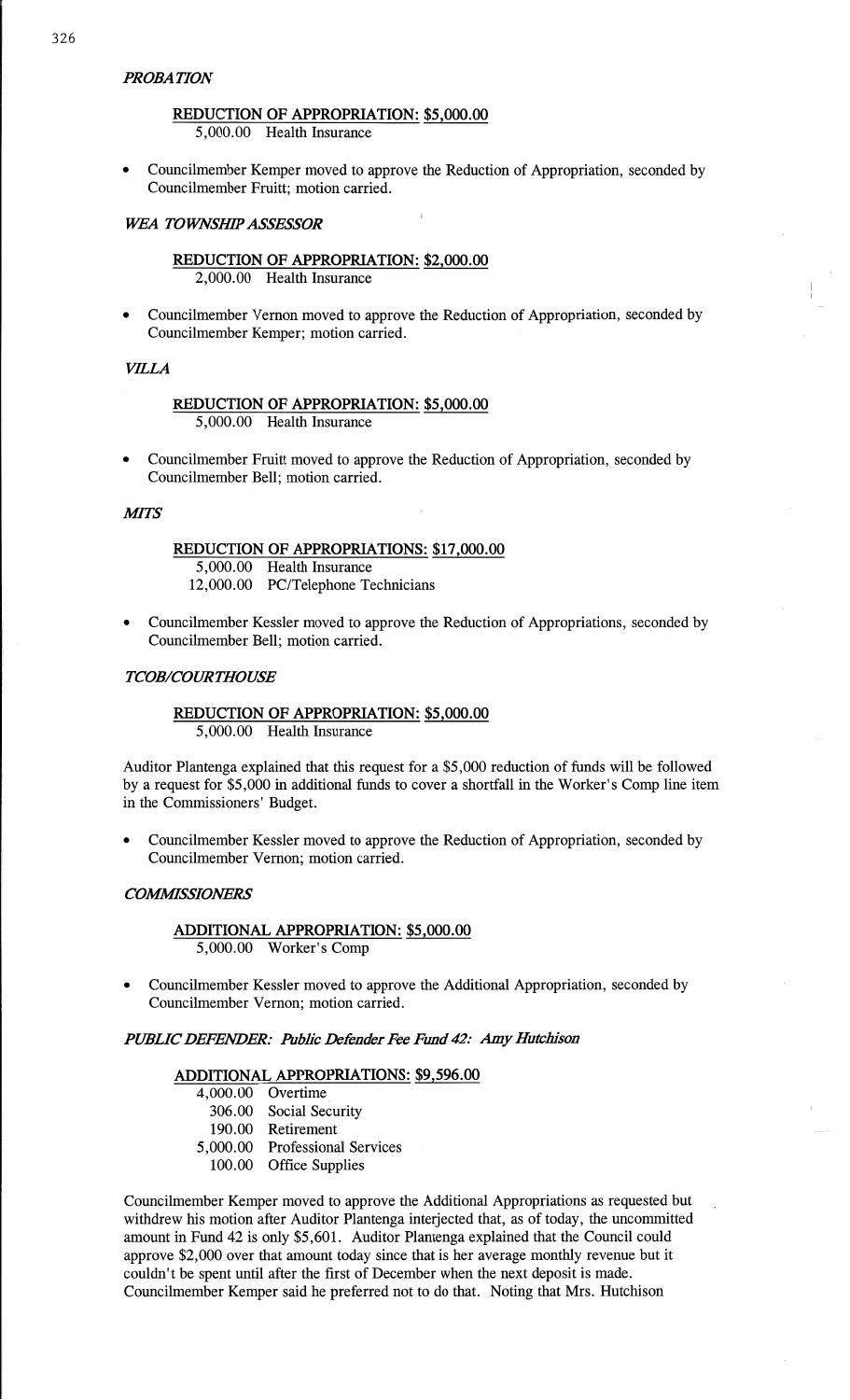requested Overtime **funds** in Fund 01 as well as Fund 42, Councilmember Kemper **proposed**  approving **Professional** Services and **Office Supplies** from Fund 42 and Overtime from Fund 01. **Mrs. Hutchison** asked if \$5,500 could be approved for Professional Services and \$100 for Office Supplies from Fund 42. Auditor Plantenga **said** that would be possible **since** the **advertised amount** for Fund 42 was not itemized.

**o** Councilmember Kemper **moved** to approve the Additional **Appropriations** of \$5,500 for **Professional** Services and \$100 for Office **Supplies** from **Fund** 42, **seconded** by Councilmember Kessler; **motion** carried.

#### *PUBLIC DEFENDER: General Fund* 01

## **ADDITIONAL APPROPRIATIONS:** \$78,373.00

75,000.00 **Professional Services** 

- 3,000.00 Overtime
	- 230.00 Social Security
- 143.00 Retirement
- **0** Councilmember Kemper **moved** to approve the Additional Appropriations of \$40,000 for Professional Services, \$3,000 for Overtime, \$230 for Social Security, and \$143 for Retirement from Fund 01, seconded by Councilmember Kessler; motion carried.

#### *SUPERIOR COURT: JuzyPay Fund* 161

## **ADDITIONAL APPROPRIATION: \$8,000.00**  8,000.00 Jury **Expense**

**o** Councilmember Kemper moved to approve the **Additional** Appropriation from Jury Pay Fund 161, seconded by Councilmember Kessler; **motion** carried.

# *SUPERIOR COURT: General Fund 01: Bailiff Kelly Davis*

#### **ADDITIONAL APPROPRIATION: \$16,325.00**

- 2,000.00 Overtime
- **1** , 000. 00 Part—time
	- 230.00 Social Security
- 95.00 Retirement
- 5,000.00 Evaluation Services
- 8,000.00 Pauper Attorney

Auditor Plantenga noted that Evaluation Services has **been** overspent by \$600 and Pauper Attorney by \$3,000. Even with a **balance** of \$5,500, Ms **Davis** said she will **need** an additional \$1,000 in Part-time because the Jury Draw for all of 2003 must be done before the end of the year.

**<sup>0</sup>**Councilmember Kemper **moved** to approve **Additional** Appropriations of \$2,000 for Overtime, \$1,000 for Part-time, \$230 for Social Security, \$95 for Retirement, \$5,000 for Evaluation Services, and \$8,000 for **Pauper** Attorney, **seconded** by **Councilmember**  Kessler; motion carried.

## *SWERIOR COURT* VI: *July PayEmd* 161

# **ADDITIONAL APPROPRIATION: \$6,400.00**

- 6,400.00 Jury **Expense**
- **o** Councilmember Kemper **moved** to approve the **Additional Appropriation,** seconded by Councilmember Fruitt; **motion carried.**

#### *VETERANS:* Veterans *Service Officer Randy* Fahchild

#### **ADDITIONAL APPROPRIATION: \$2,500.00**  2,500.00 Burial of **Serviceman**

Mr. Fairchild said they **have** thirty two (32) **unpaid** burial claims (\$100/ea) and anticipate more before the end of the year. **This line** item has a current balance of \$560.12.

**0 Councilmember** Fruitt moved to approve the **Additional Appropriation** of **\$2,500,** seconded by Councilmember Bell; **motion carried.**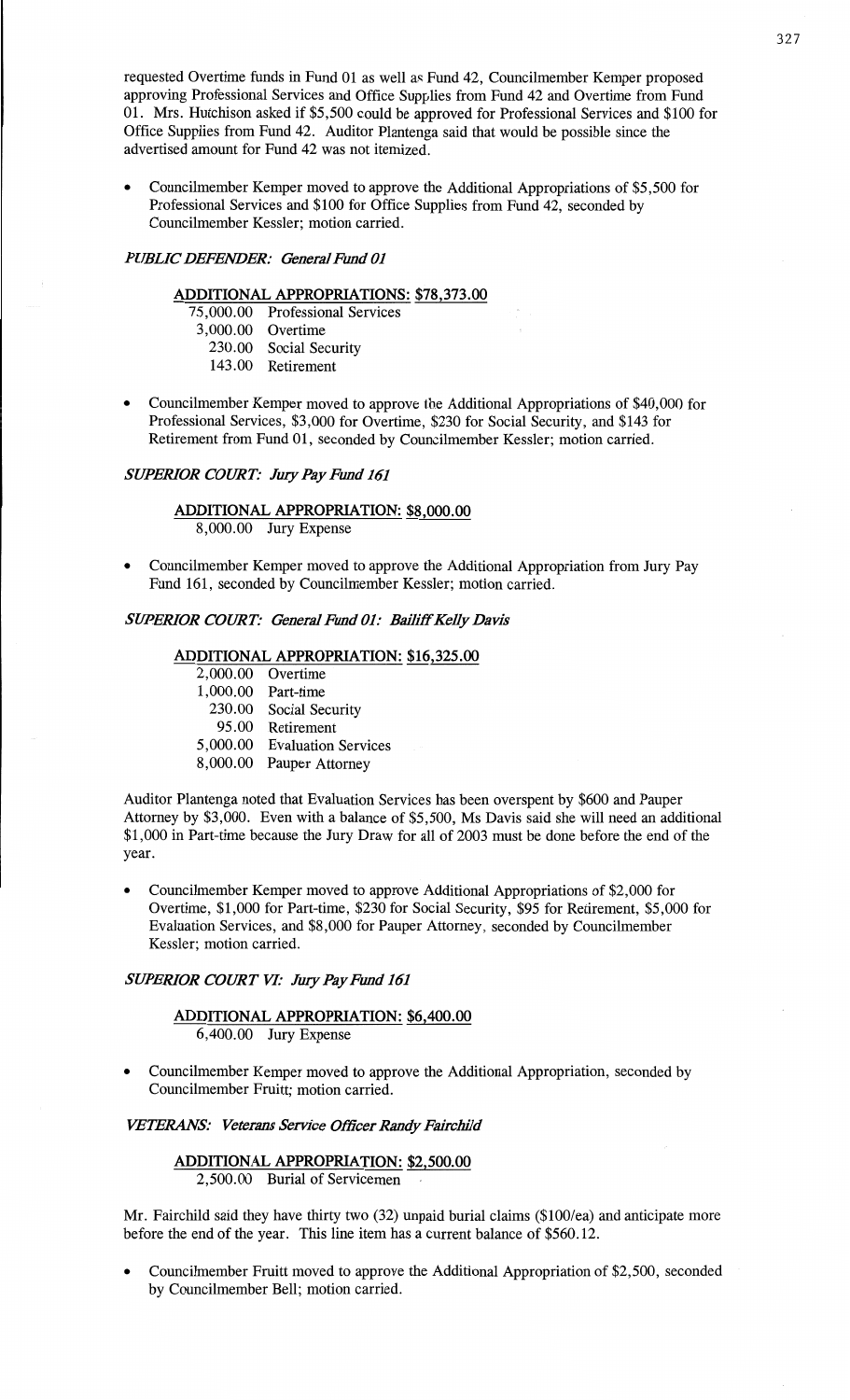#### *ANCELARY*

#### **ADDITIONAL APPROPRIATION:** \$10,426.00

9,275.00 Overtime

710.00 Social Security

441 .00 Retirement

Councilmember Kessler noted that, during the Council's Working Session last Thursday, Court Reporter Christa Coffey lowered this request to \$6,500 for Overtime, \$498 for Social Security, and \$309 for Retirement.

Noting that he was not present last Thursday, Councilmember Kemper said he is not comfortable with **this** request unless **there** was justification for the **need.** Councilmember Kessler responded that no discussion regarding the request was held. Councilmember Kemper reported that he spoke with Ms Coffey last week and discussed with her that, because of budgetary constraints, the Council might not be in a position to fund more Overtime or Parttime unless there are special circumstances. He said Ms Coffey responded that she is trying to get caught up and there could be repercussions if the Overtime request is not approved. Councilmember Kemper **said** he preferred to wait on this request and asked the Auditor if there is **a** balance in the Overtime account. Auditor Plantenga responded **that a** balance of \$5,700 of the \$48,000 appropriated **remained** at the end of October. He **also** reported an **approximate**  balance of \$2,400 in Pauper Transcripts at the end of October that can be transferred to Overtime. Noting a \$4,000 monthly average for Overtime, Councilmember Kessler said Ms Coffey should have enough to pay for November and December Overtime if she transfers funds from Pauper Transcripts.

**0** No action was taken on this Additional Appropriation request.

## *COROAER*

## **ADDITIONAL APPROPRIATION:** \$7,000.00

5,000.00 Autopsies 2,000.00 Transfer Services

**0** Councilmember Pruitt **moved** to approve the Additional Appropriations, seconded by Councilmember Kessler.

Councilmember Kemper asked the **Auditor** if there are balances in these **line** items. Auditor Plantenga reported a balance of over \$10,000 in **Autopsies** and \$2,800 in Transfer Services at the end of October. He noted **that** she **said** last Thursday that she had a lot of unpaid bills.

**0** The motion carried.

## *0RDHVANCE 2002—41—CZ: Adds Rmding* for *Support* and *Admzhistmtion* of the Courts: *First* and *Second Readings*

Attorney **Luhman** read the Ordinance **that** broadens the list of uses of the Courthouse Security Fund:

(quote)

#### **ORDINANCE** 2002-41—CL

## **AMENDING ORDINANCE** NO. **2002-01-CL ESTABLISHING TIPPECANOE COUNTY COURTHOUSE SECURITY FUND**  FOR **PAYMENT** OF **COURTHOUSE SECURITY EXPENSES**

**WHEREAS** the Tippecanoe County Council (Council) enacted Ordinance 2002—1-CL establishing the Tippecanoe County Courthouse Security Fund to provide funds for the provision and maintenance of security at the Tippecanoe County **Courthouse;** and

**WHEREAS** the Council also deems it appropriate and in the public interest to use the late fees collected from defendants which constitute the Courthouse Security Fund to provide for the administration of the Courts of Tippecanoe County; and

**WHEREAS** the Council desires to **amend** Ordinance 2002—1-CL to authorize expenditure of such funds for the support and administration of the Tippecanoe County Courts;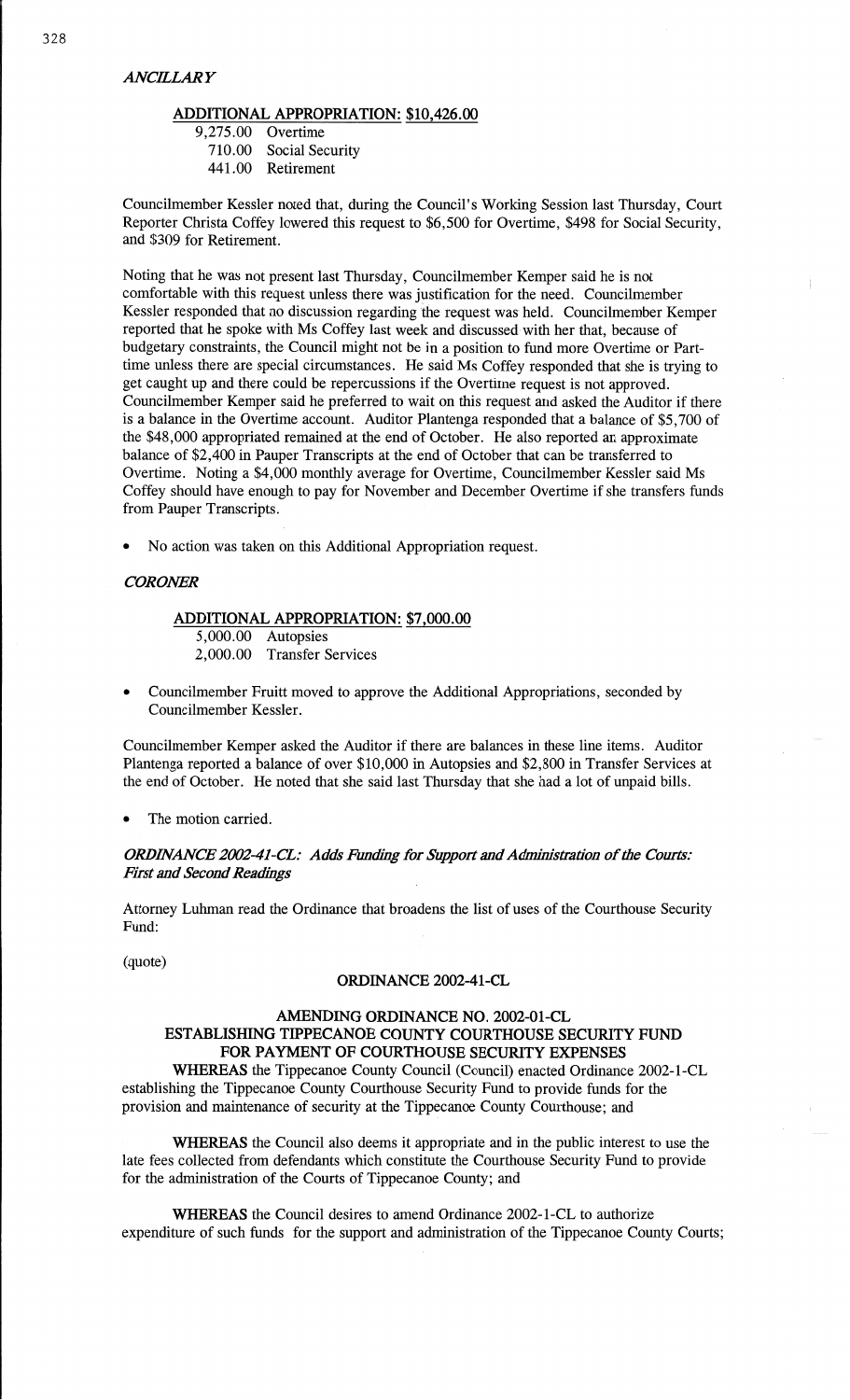NOW **THEREFORE,** BE IT **ORDAINED** that **Ordinance** 2002—1-CL is amended by **adding funding** for the support and administration of the **Tippecanoe** County Courts to the uses and purposes for which the Tippecanoe County Courthouse Security Fund may be expended.

BE IT **FURTHER ORDAINED that** in all other respects, Ordinance 2002-1-CL is hereby ratified and confirmed.

**This** Ordinance shall be effective upon **passage.** 

Presented to the County **Council** of Tippecanoe **County,** Indiana, and read in full for the first time, and approved this  $12<sup>th</sup>$  day of <u>November</u>, 2002, by the following vote:

|                             | VOTE | TIPPECANOE COUNTY COUNCIL     |
|-----------------------------|------|-------------------------------|
| David S. Byers              |      | David S. Byers, President     |
| Connie Basham               |      | Connie Basham, Vice President |
| Jeffrey Kessler             |      | Jeffrey Kessler               |
| Jeffrey A. Kemper           |      | Jeffrey A. Kemper             |
| Kathy Vernon                |      | Kathy Vernon                  |
| Margaret K. Bell            |      | Margaret K. Bell              |
| Ronald L. Fruitt<br>ATTEST: |      | Ronald L. Fruitt              |

Robert A. **Plantenga, Tippecanoe** County **Auditor** 

**Presented** to the County **Council** of Tippecanoe County, **Indiana,** and read in **full** for the second time, and adopted this  $12<sup>th</sup>$  day of November, 2002, by the following vote:

|                   | <b>VOTE</b> | TIPPECANOE COUNTY COUNCIL     |
|-------------------|-------------|-------------------------------|
| David S. Byers    |             | David S. Byers, President     |
| Connie Basham     |             | Connie Basham, Vice President |
| Jeffrey Kessler   |             | Jeffrey Kessler               |
| Jeffrey A. Kemper |             | Jeffrey A. Kemper             |
| Kathy Vernon      |             | Kathy Vernon                  |
| Margaret K. Bell  |             | Margaret K. Bell              |
| Ronald L. Fruitt  |             | Ronald L. Fruitt              |
| ATTEST:           |             |                               |

Robert A. **Plantenga,** Tippecanoe County Auditor

(unquote)

**0** Councilmember Kessler moved to approve Ordinance 2002-41-CL on first reading, seconded by **Councilmember Kemper.** 

Auditor Plantcnga recorded the **vote:** 

| Connie Basham        | Yes    |
|----------------------|--------|
| Jeffrey Kessler      | Yes    |
| Jeffrey Kemper       | Yes    |
| Kathy Vernon         | Yes    |
| <b>Margaret Bell</b> | Yes    |
| <b>Ronald Fruitt</b> | Yes    |
| David Byers          | Absent |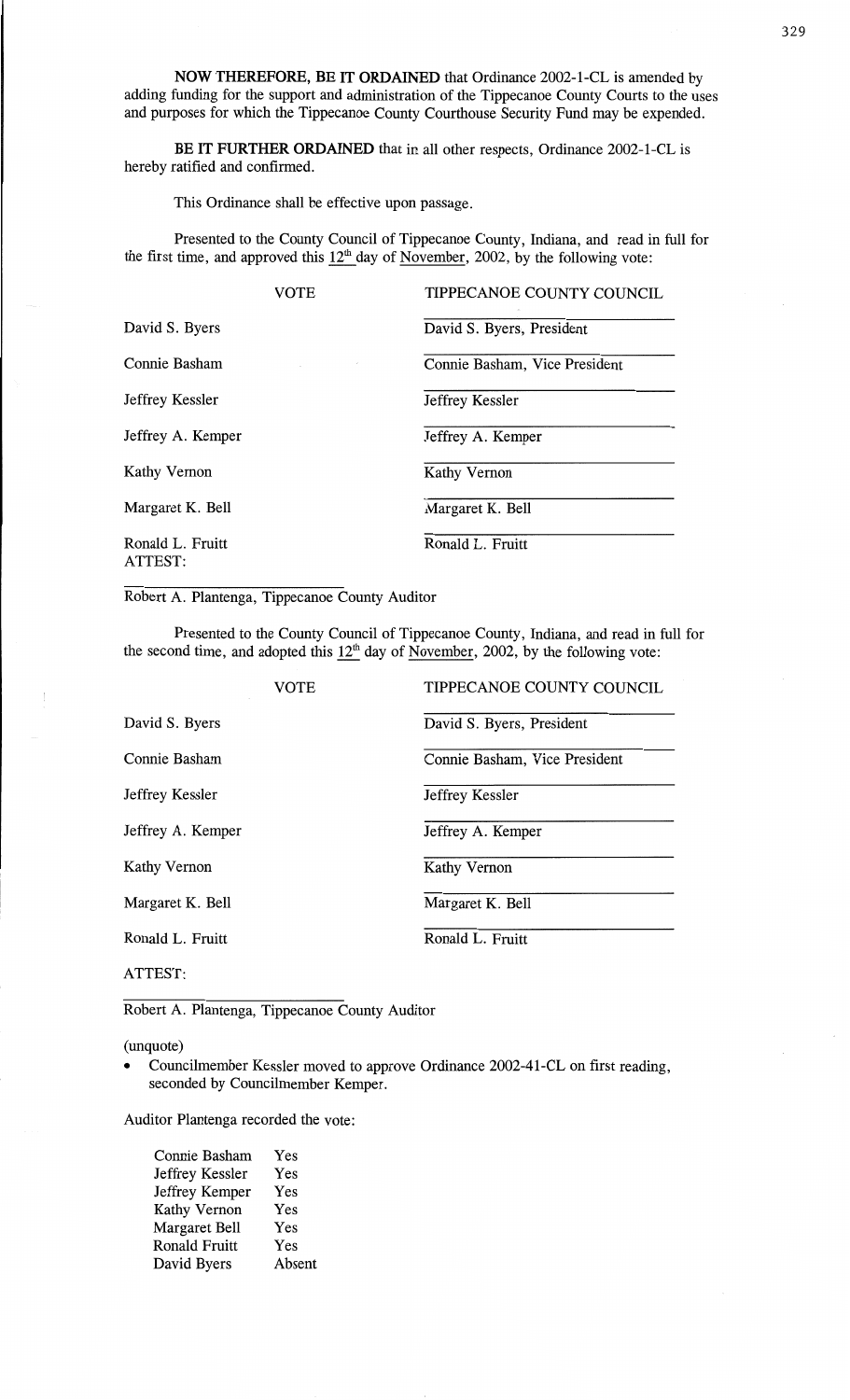- The motion to approve Ordinance 2002-41-CL passed 6 0 on first reading.
- **<sup>0</sup>**Councilmember Kessler moved to suspend the rules and allow **a** vote on second reading the same day as presented, seconded by Councilmember Kemper; motion carried.
- **0** Councilmember Kessler moved to approve Ordinance 2002-41—CL on second reading, seconded by Councilmember Bell.

Auditor **Plantenga** recorded the vote:

| Ronald Fruitt   | Yes    |
|-----------------|--------|
| Margaret Bell   | Yes    |
| Kathy Vernon    | Yes    |
| Jeffrey Kemper  | Yes    |
| Jeffrey Kessler | Yes    |
| Connie Basham   | Yes    |
| David Byers     | Absent |
|                 |        |

Ronald Fruitt Yes

The motion to approve Ordinance 2002-41-CL passed  $6 - 0$  on second and final reading.

#### *COMMSSIOAERS: Cow'tbouse Seculity Fund* 139

#### **ADDITIONAL APPROPRIATION:** \$65,000.00

| 20,000.00 | Jury Expense   |
|-----------|----------------|
| 20,000.00 | Postage        |
| 25,000.00 | Capital Outlay |

The \$20,000 request for Jury Expense is to pay for Jury Questionnaires and the \$20,000 request for Postage is to pay for stamps for the Questionnaires. The \$25,000 for Capital Outlay is to pay for a Card Reader System at Courthouse entrances through which employees will be admitted by card access. Since there will be five fewer Security Bailiffs at the Courthouse in 2003, Sheriff Anderson said this System will eliminate the need for a Bailiff at the employee entrance. Sheriff Anderson **said** there are other security things that should be done, but he **thinks** this will make the Courthouse very secure for the short term.

**0** Councilmember Kessler moved to approve the Additional Appropriations, seconded by Councilmember Pruitt; motion carried.

#### *RESOL UTION 2002-35-61: Endorses* the *Amendment* to *icctX* 1h the Cum Cap *Plan*

Attorney Luhman **explained** that the amendment to Project X in the Cum Cap Plan adds funding in the amount of \$25,000 for Verizon **Communications** System Maintenance.

(quote)

#### **TIPPECANOE** COUNTY **COUNCIL**

#### **RESOLUTION** 2002-35-CL

## **RESOLUTION ENDORSING** THE **AMENDMENT** OF THE TIPPECANOE COUNTY **CUMULATIVE CAPITAL** TAX **CAPITAL IMPROVEMENT PLAN**

**WHEREAS,** authority has been granted to the Board of Commissioners of the County of Tippecanoe to adopt a Cumulative Capital Improvement **Plan** for the County of Tippecanoe setting **forth** the uses of the Revenues which Tippecanoe County shall receive from the Cumulative Capital Tax duly adopted in the year 1984.

WHEREAS, the Tippecanoe County Council **shall** be **involved** in the consideration of appropriations, financing **mechanisms;** including but not limited to, bonds, as to the various projects set forth in the Cumulative Capital Improvement Plan.

**WHEREAS,** the Tippecanoe County Council has had the opportunity to review the various projects as described in the Cumulative Capital Improvement Plan, and are of the opinion **that** they are **beneficial** and cost effective for Tippecanoe County.

NOW, **THEREFORE,** after due consideration, the Tippecanoe County Council hereby endorses the Cumulative Capital Improvement Plan adopted by the Board of **Commissioners** of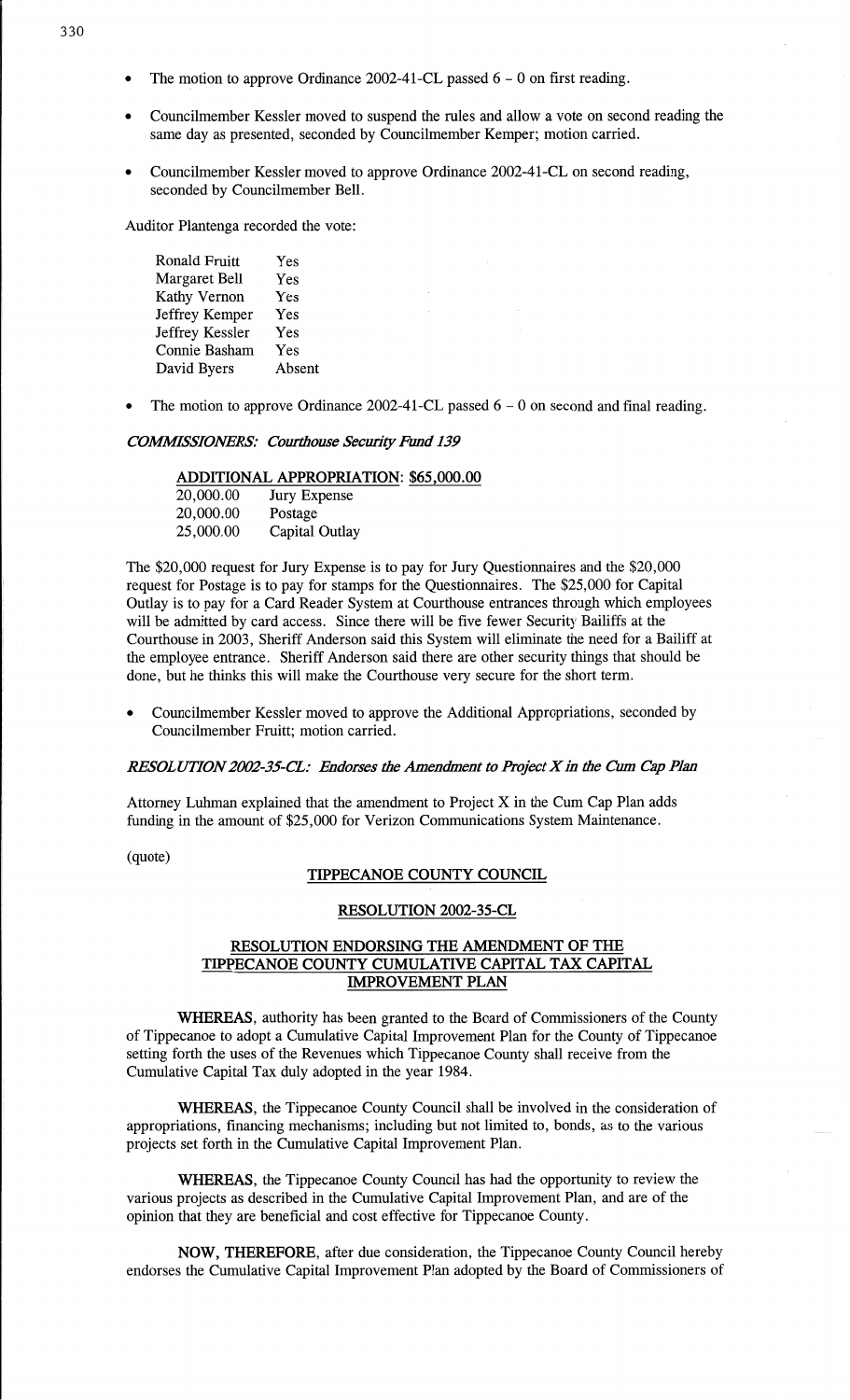the **County** of **Tippecanoe pursuant** to **Resolution** 2002—34—CM, a copy of **which** is attached hereto and by reference made a part **hereof.** 

Adopted and passed this the  $12<sup>th</sup>$  day of November, 2002.

## TIPPECANOE COUNTY COUNCIL

David S. Byers, President

**Connie Basham,** Vice President

Jeffrey Kessler

Margaret K. Bell

Jeffrey A. Kemper

Kathy **Vernon** 

Ronald L. Fruitt

#### **ATTEST:**

#### Robert A. **Plantenga,** Auditor

(unquote)

**o** Councilmember Kessler moved to approve Resolution 2002-35—CL, seconded by Councilmember Vernon; motion carried.

#### *COWSSIOJVERS:* Cum Cap *Fund* 16

#### **ADDITIONAL APPROPRIATION: \$25,000.00**  25,000.00 Hardware Maintenance

**0** Councilmember Kessler **moved** to approve the Additional **Appropriation,** seconded by **Councilmember** Fruitt; **motion** carried.

#### *DFC: Fund 06: Executive Director David Ling*

#### **ADDITIONAL APPROPRIATION: \$360,000.00**

| 10,000.00 Care of Wards in Foster Homes             |
|-----------------------------------------------------|
| 20,000.00 Care of Wards in Therapeutic Foster Homes |
| 230,000.00 Care of Wards in Institutions            |
| 100,000.00 Preservation Services                    |
|                                                     |

Mr. Ling requested the **Additional** Appropriations to cover shortfalls **that** have been caused by the increase in children referred. He said the **increased** numbers allow **application** for fee reimbursements. There is an approximate cash balance of **\$2.6 million** in Fund 06.

Mr. Ling was **asked** if he could help pay for Institutional Care costs for Superior Court **111.**  Mr. Ling said he can pay for Institutional Care at **facilities such** as **White's** Institute but he cannot pay for secure detention placements at the Boys' or Girls' Schools.

**-** Councilmember Fruitt moved to **approve** the **Additional Appropriations, seconded** by Councilmember Kemper; **motion carried.** 

#### *HIGHWAY: Cum Bridge Fund 25*

# **REDUCTION** OF **APPROPRIATIONS:** \$639,853.25

101,990.73 Bridge #147<br>123,228.25 Bridge #38<br>183,910.20 Bridge #145<br>166,028.03 Bridge #49<br>64,696.04 Bridge #508

The funds are no longer needed for these bridge projects but are needed to **construct** a run around on Bridge #62 (Twyckenham) and to fund Bridge #U047 (18<sup>th</sup> St. over Elliott Ditch).